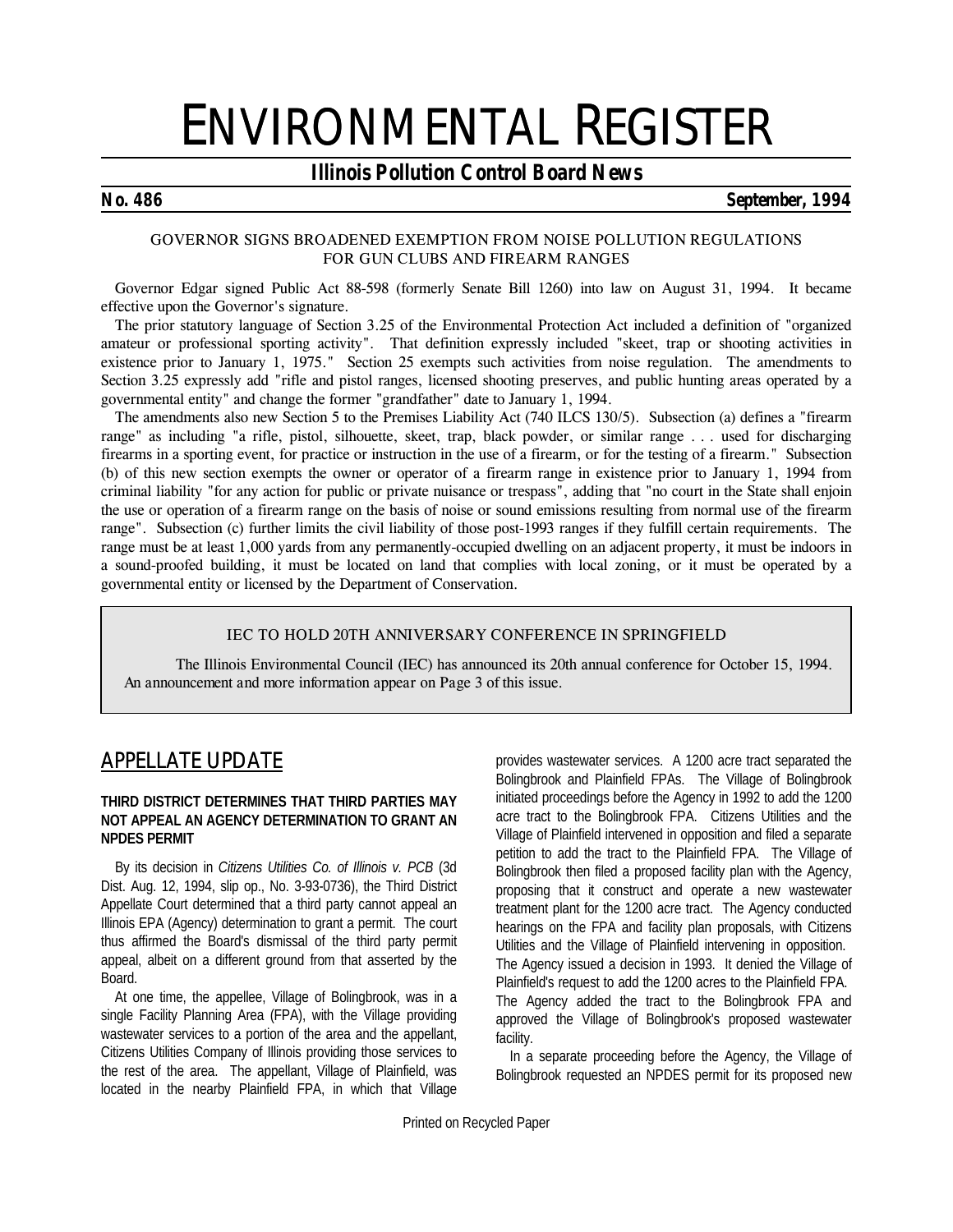wastewater facilities in 1992. Citizens Utilities and the Village of Plainfield filed objections to the requested permit. The Agency denied the Citizens Utilities' and Village of Plainfield's requests for hearing and granted the Village of Bolingbrook the requested permit in 1993. Citizens Utilities and the Village of Plainfield appealed the Agency's grant of an NPDES permit to the Village of Bolingbrook before the Board. They argued numerous bases for the appeal. They filed this appeal pursuant to Board procedural rule 105.102(b)(3), which expressly allows third party appeals of Agency NPDES permit determinations. The Agency and the Village of Bolingbrook moved for dismissal on the basis that the Board lacked subject matter jurisdiction to hear the appeal. On June 17, 1993, the Board dismissed the appeal, concluding that the appeal was essentially a challenge of the Agency's FPA and facility approval determinations and holding that the lacked jurisdiction to hear appeals of these Agency determinations. Citizens Utilities and the Village of Plainfield appealed the Board's dismissal to the Third District Appellate Court.

The Third District agreed that the Board properly dismissed the appeal for a lack of subject matter jurisdiction, but the court arrived at that conclusion on a different basis from the Board. The Third District did not address the issue of appeals of Agency FPA and facility approval determinations. Rather, the Court noted that the Board's authority to hear permit appeals derives exclusively from the Environmental Protection Act. Noting that the Act allows appeals of Agency permit denials and the imposition of conditions in a grant of a permit, it observed that there is no similar authorization with regard to an Agency grant of a permit. The court followed the Supreme Court's conclusion to this effect in *Landfill, Inc. v. PCB* (1978), 74 Ill. 2d 541, 387 N.E.2d 258, which held that the act confers no authority for the Board to hear a third party appeal of a grant of a land permit. The Third District noted that the Act does not distinguish an NPDES permit appeal from any other type of permit appeal in conferring authority on the Board to hear these appeals. The Third District concluded that the only authority for the Board to hear an NPDES permit appeal was Board procedural rule 105.102, and that could not confer jurisdiction on the Board in the absence of statutory authorization.

# *RULEMAKING UPDATE*

#### **AMENDMENTS TO GROUNDWATER QUALITY STANDARDS ADOPTED, R93-27**

On August 11, 1994, the Board adopted amendments to the groundwater quality standards. The amendments revise the Illinois groundwater quality standards of Part 620 to include additional contaminants. These contaminants are chemical species for which the U.S. EPA has adopted maximum contaminant levels for the purposes of the Safe Drinking Water Act regulations (found at 40 CFR 141 and 35 Ill. Adm. Code 611). The amendments would add limitations for three metals and fourteen organic chemical contaminants to the lists of contaminants in Class I and Class II groundwaters.

The Illinois EPA (Agency) filed a petition on October 18, 1993 seeking the amendments. The Board held public hearings on February 8 and 23, 1994, in Springfield, and February 10, 1994, in Chicago. The Board proposed the amendments for First Notice publication in the *Illinois Register* on March 17, 1994 and for Second Notice review by the Joint Committee on Administrative Rules on June 11, 1994. (*See issues 481, Apr., 1994 & 484, July, 1994.*) Direct questions to Michelle C. Dresdow, at 815-753-0947. (Please refer to docket R93-27.)

#### **AMENDMENTS TO MARATHON OIL COMPANY SITE-SPECIFIC RULE ADOPTED, R91-23**

On August 11, 1994, the Board adopted amendments to a site-specific water pollution control regulation. Those amendments change the existing site-specific limitations applicable to Marathon Oil Company's discharges to an unnamed tributary to Sugar Creek (in the Wabash River basin). The effluent limitation for chlorides increase from 700 mg/l to 1000 mg/l, and the stream water quality standard for chlorides increase from 550 mg/l to 750 mg/l. The effluent limitation and the stream water quality standard for total dissolved solids remain unchanged by the amendments to Section 303.323 of the water pollution control regulations.

The Board proposed the amendments for First Notice publication in the *Illinois Register* on October 7, 1993 and proposed them for Second Notice review by the Joint Committee on Administrative Rules on June 23, 1994. (*See issues 476, Nov. 3, 1993 & 484, July, 1994.*) Direct questions to Michelle C. Dresdow, at 815-753-0947. Please refer to docket R91-23.

### **BOARD PROPOSES UST RULES FOR SECOND NOTICE, R94-2(A)**

*(Editor's note: As of the time this issue went to press, the Board had scheduled this matter for final adoption at its September 15, 1994 meeting. An article on the Second Notice proposal appeared as a feature in issue 485, Aug., 1994.)*

On August 11, 1994, the Board proposed regulations for underground storage tank remedial actions for Second Notice review by the Joint Committee on Administrative Rules (JCAR) under docket number R94-2(A). The proposed rules would implement the extensive amendments to the LUST program adopted in P.A. 88-496. *(Issues 475, Oct. 6, 1993; 481, Apr., 1994 & 482, June, 1994.)* They would establish requirements for LUST remediation and reimbursement. The proposal includes provisions applicable to remediation of LUST sites, administration of the state's LUST reimbursement fund, reimbursement from the fund for costs of investigation and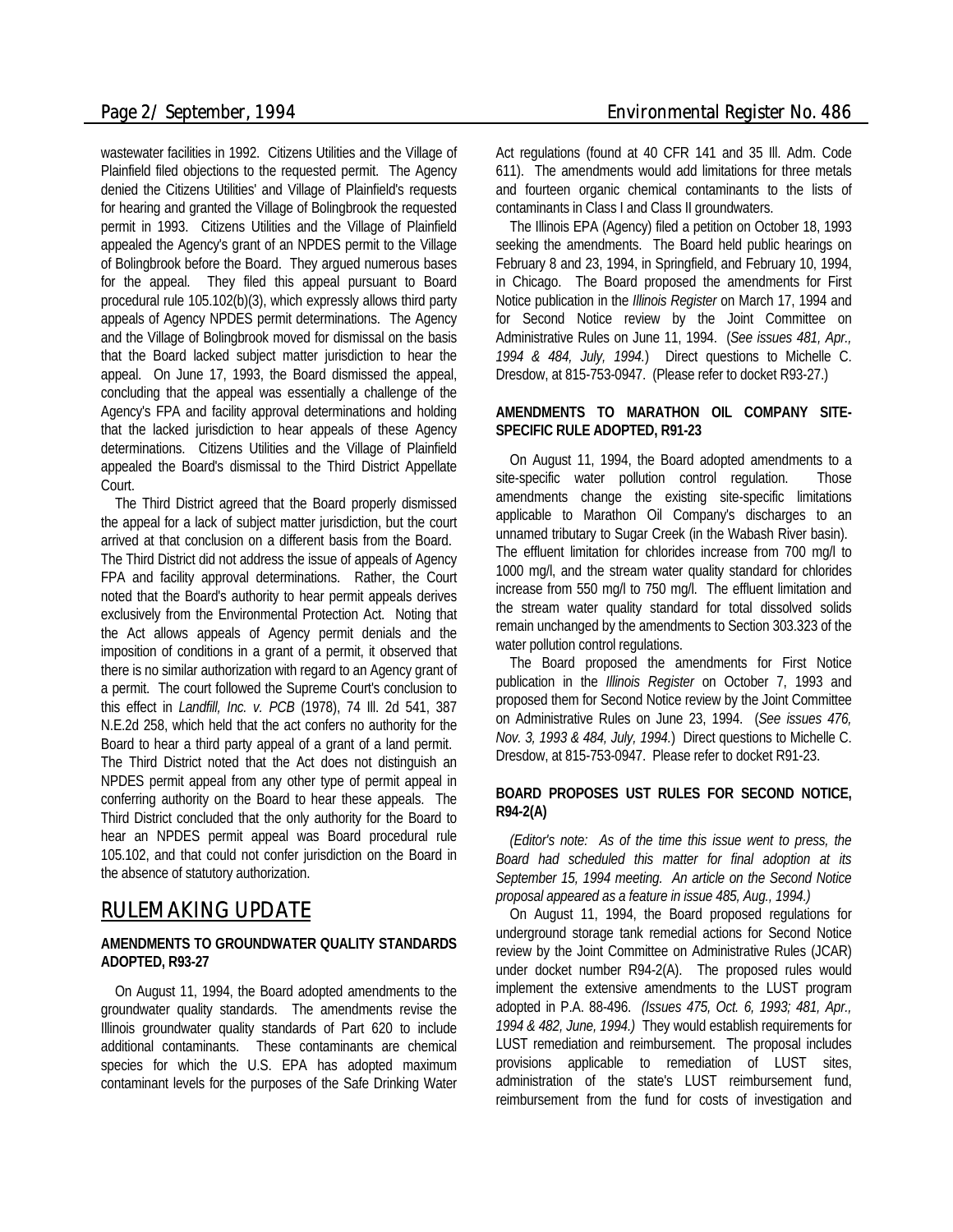remediation, and for the audit of corrective action efforts. The Board is required by P.A. 88-496 to adopt final rules for the administration of Illinois LUST program by September 15, 1994.

The Agency, pursuant to the mandate of P.A. 88-496, developed its regulatory proposal in conjunction with the Underground Storage Tank Advisory Committee and filed it with the Board on March 15, 1994. The Board adopted a proposal for First Notice publication in the *Illinois Register* on March 17, 1994. The Board conducted five public hearings, concluding on June 8, 1994. At the hearings, the Illinois EPA (Agency) and other participants, including the UST Advisory Committee, the Illinois Environmental Regulatory Group (IERG), the Illinois Petroleum Marketers Association, the Illinois Petroleum Council, and the Illinois Department of Transportation, offered testimony on the Agency proposal. The Board adopted an interim opinion and order on August 1, to allow additional public comments before adopting a proposal for JCAR review.

Simultaneously to adopting the proposal on August 11, in response to the requests of several participants and a formal motion by IERG to sever the docket, the Board created a separate sub-docket B to consider generic clean-up objectives and alternative methodologies for determining objectives. Direct questions to Musette Vogel, at 217-524-8509. Please refer to docket R94-2.

#### **PART I 15% ROP PLAN FOR VOM EMISSIONS PROPOSED FOR SECOND NOTICE, R94-12**

On August 11, 1994, the Board proposed a new Clean Air Act (CAA) rulemaking proposal for Second Notice review by the Joint Committee on Administrative Rules (JCAR). The proposed amendments, which are docketed as R94-12, would amend the volatile organic material (VOM) emissions regulations to begin to incorporate a plan for a 15 percent reduction in 1990 VOM emissions levels in the Chicago and Metro-East St. Louis areas (15% ROP plan). The state is federally required to reduce VOM emissions by 159 tons per day (tpd) in the Chicago area and by 36 tpd in the Metro-East area. The proposal would constitute Part I of a broader 15% ROP plan. The Illinois EPA (Agency) had filed three proposals through August 31, 1994, and it contemplated filing future proposals for additional parts of the overall ROP plan, in order to achieve the federal reductions requirements. *(Editor's note: The Agency filed the Part II proposal on May 26, 1994, and the Board proposed it for First Notice on June 6, 1994. The Agency filed the Part III proposal on June 15, 1994, and the Board proposed it for First Notice on June 23, 1994. As of the time this issue is going to press, the Agency was expected to file a Part IV proposal, which the Board would intend to propose for First Notice on September 15, 1994. The Board was scheduled to adopt the Part I ROP rules on September 15. See issues 483, June, 1994, 484, July, 1994 & 485, Aug., 1994.)*

The Part I proposed amendments contemplate the use of pressure-vacuum relief valves on vent tubes at gasoline dispensing operations in both the Chicago and Metro-East areas and a lowering of the Reid vapor pressure (RVP) on gasoline from 9.0 psi to 7.2 psi in the Metro-East area. (Section 211(k) of the CAA will already require this RVP reduction in the Chicago area.) The Agency estimated that the use of pressure-vacuum relief valves will reduce emissions by 4 tpd in the Chicago area and by 0.4 tpd in the Metro-East area. The use of 7.2 RVP fuel will reduce emissions 8.5 tpd in the Metro-East St. Louis area.

The Agency filed the Part I proposal on April 24, 1994. The Board proposed the amendments for First Notice publication in the *Illinois Register* without substantive review on May 5, 1994. The Board held a public hearing on the proposal on June 17, 1994 and received the transcript of that hearing on an expedited basis on June 24. The Board cancelled two later scheduled hearings because the level of public interest did not warrant conducting them. This means that under Section 28.5(l), the record formally closed on July 8, 1994.

This rulemaking was accepted by the Board pursuant to the "fast-track" rulemaking provisions of Section 28.5 of the Environmental Protection Act (Act). Section 28.5 requires the Board to proceed within set time-frames toward the adoption of the proposed amendments. The Board lacks any discretion under the statute to adjust these time-frames under any circumstances. Under Section 28.5(o), the Board was required to have adopted the proposal for Second Notice within 130 days on receipt of the proposal from the Agency, by September 1, 1994. The Board will now submit the proposed rules for Second Notice review by JCAR. Section 28.5(p) requires that the Board must adopt and file final rules based on the proposal within 21 days of when it receives a Certificate of No Objection from JCAR.

Direct questions to Michelle C. Dresdow, at 815-753-0947. Please refer to docket R94-12.

#### **CATEGORIES OF INSIGNIFICANT ACTIVITIES OR LEVELS AT CAAPP SOURCES RULEMAKING PROPOSAL PROPOSED FOR SECOND NOTICE, R94-14**

On August 11, 1994, the Board proposed certain amendments to the air permit regulations for Second Notice review by the Joint Committee on Administrative Rules. The proposed rulemaking, which is docketed as R94-14, would amend various of the air permit regulations to set forth informational requirements for sources subject to Section 39.5 of the Environmental Protection Act (Act), in order to meet federal Clean Air Act (CAA) requirements. The purpose is to define insignificant activities and emissions.

The CAA mandates that the state develop and submit a CAAPP to U.S. EPA by November 15, 1993 that meets Title V of the CAA. The CAA requires a source to submit detailed activities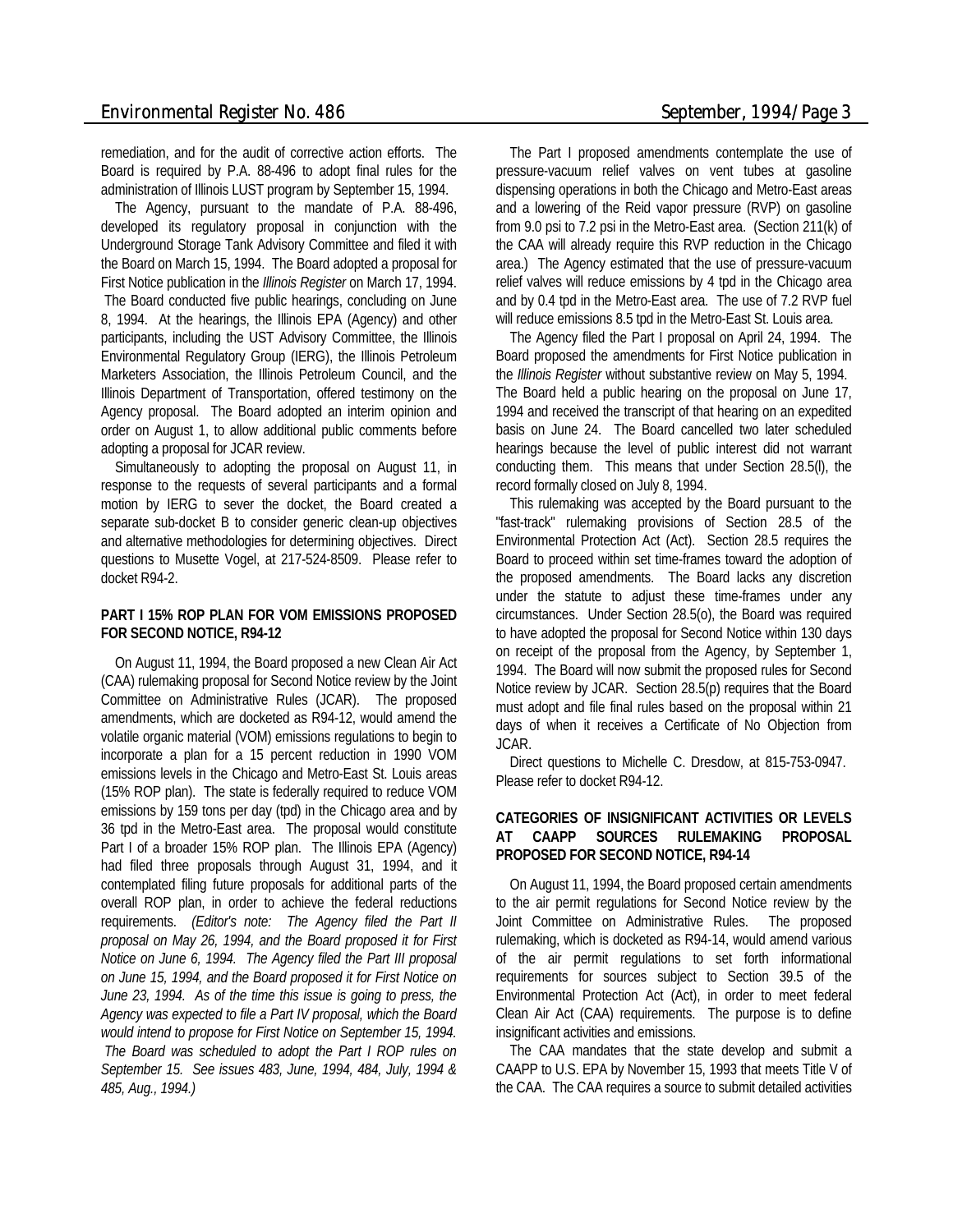and emissions information in its application for a permit program (CAAPP) permit, but that certain insignificant activities and emissions may be submitted as a list. Section 39.5(5)(w) of the Act, which the Illinois General Assembly adopted to fulfill the federal requirements, requires the Illinois Environmental Protection Agency (Agency) to propose regulations that define insignificant activities or emission levels by March 26, 1994. Section 39.5(5)(w) then requires the Board to conduct proceedings on the proposal and adopt final regulations in this regard within nine months of receiving the proposal from the Agency.

The Agency filed this CAA rulemaking proposal with the Board on May 11, 1994. On May 19, 1994, the Board accepted the proposal as a Section 28.5 "fast-track" rulemaking proceeding and set it for hearings. The Board also proposed the amendments for First Notice publication in the *Illinois Register* without substantive review on May 19. *(See issue 483, June, 1994.)* The Board conducted a public hearing on the proposal on June 28, 1994 and received the transcript of that hearing on an expedited basis on July 7. The Board cancelled two later scheduled hearings because the level of public interest did not warrant conducting them. This means that under Section 28.5(l), the record formally closed on July 21, 1994.

Section 28.5 requires the Board to proceed within set timeframes toward the adoption of the proposed amendments. The Board lacks any discretion under the statute to adjust these timeframes under any circumstances. Under Section 28.5(o), the Board was required to have adopted the proposal for Second Notice within 130 days on receipt of the proposal from the Agency, by September 18, 1994. The Board will now submit the proposed rules for Second Notice review by JCAR. Section 28.5(p) requires that the Board must adopt and file final rules based on the proposal within 21 days of when it receives a Certificate of No Objection from JCAR. *(Editor's note: As of the time this issue went to press, the Board had scheduled this matter for discussion* at its September 15 agenda, with the intent of placing it on the October 6 agenda for final adoption.)

Direct questions to Diane F. O'Neill, at 312-814-6062. Please refer to docket R94-14.

#### **ADDITIONAL HEARING SET IN WATER TOXICS PROCEEDING, R92-8**

The Board has scheduled an additional hearing in the water toxics and bioaccumulation proceeding, R92-8. This hearing constitutes the continued consideration of this proceeding after the proponents filed an amended petition on June 23, 1993, then sought to have the Board defer hearings on that petition.

The Illinois Chapter of the Sierra Club, the Citizens for a Better Environment, the Lake Michigan Federation, and the McHenry County Defenders jointly initiated this proceeding when they filed their rulemaking petition on July 21, 1992. On September 3,

1992, the Board accepted the proposal and conducted public hearings on January 22, March 4 and 5, and April 14 and 15, 1993. Several members of the potentially-affected regulated community sought to stay the proceedings during the pendency of an unrelated appeal to the Illinois Supreme Court, until U.S. EPA adopted guidance implementing the Great Lakes Water Quality Initiative, and to allow the parties an opportunity to negotiate. *(Editor's note: That appeal,* Granite City Div. of National Steel Co. v. PCB *(1993), 155 Ill. 2d 149, 613 N.E.2d 719, involved an unsuccessful judicial challenge to the water toxics amendments made in docket R88-21. See issue 469, Apr. 21, 1993.)* By an order dated March 11, 1993, the Board denied that stay, and the hearings proceeded. *(See issue 467, Mar. 24, 1993.)* The hearing officer deferred hearing to allow negotiations on December 10, 1993 and March 25, 1994.

The petitioners noted that their proposal would amend the existing water quality regulations "to limit further and eventually eliminate the discharge of toxic and bioaccumulative pollutants, establish more enforceable water quality criteria and develop effective plans for limiting pollution in watersheds seriously affected by nonpoint pollution." Specifically proposed are additional numeric general water quality standards for 36 chemicals, methods to determine whole effluent toxicity-based criteria, and methods to determine and utilize bioaccumulation factors. The petitioners proposed to limit the term of site-specific rules and exemptions to five years as well as to require inclusion and consideration of additional information in applications for NPDES and pretreatment permits. The proposal also requests the addition of a Watershed Planning Process, which would require development of a comprehensive watershed plan for water bodies that contain chemical contaminants in excess of water quality standards or which fail to meet newly proposed biological integrity standards.

The hearing date and location, which may be continued on the record to the next day, as necessary, is as follows:

#### **10:30 a.m., Wednesday, September 28, 1994** State of Illinois Center 100 West Randolph Street Conference Room 9-040 Chicago, Illinois 60601

For additional information contact Kathleen M. Crowley, at 312-814-6929. (Please refer to docket R 92-8.)

#### **RCRA SUBTITLE C UPDATE AMENDMENTS PROPOSED, R94-5**

The Board proposed identical-in-substance amendments to the Illinois Resource Conservation and Recovery Act (RCRA) Subtitle C hazardous waste regulations for public comment on August 11, 1994. The proposed amendments are intended to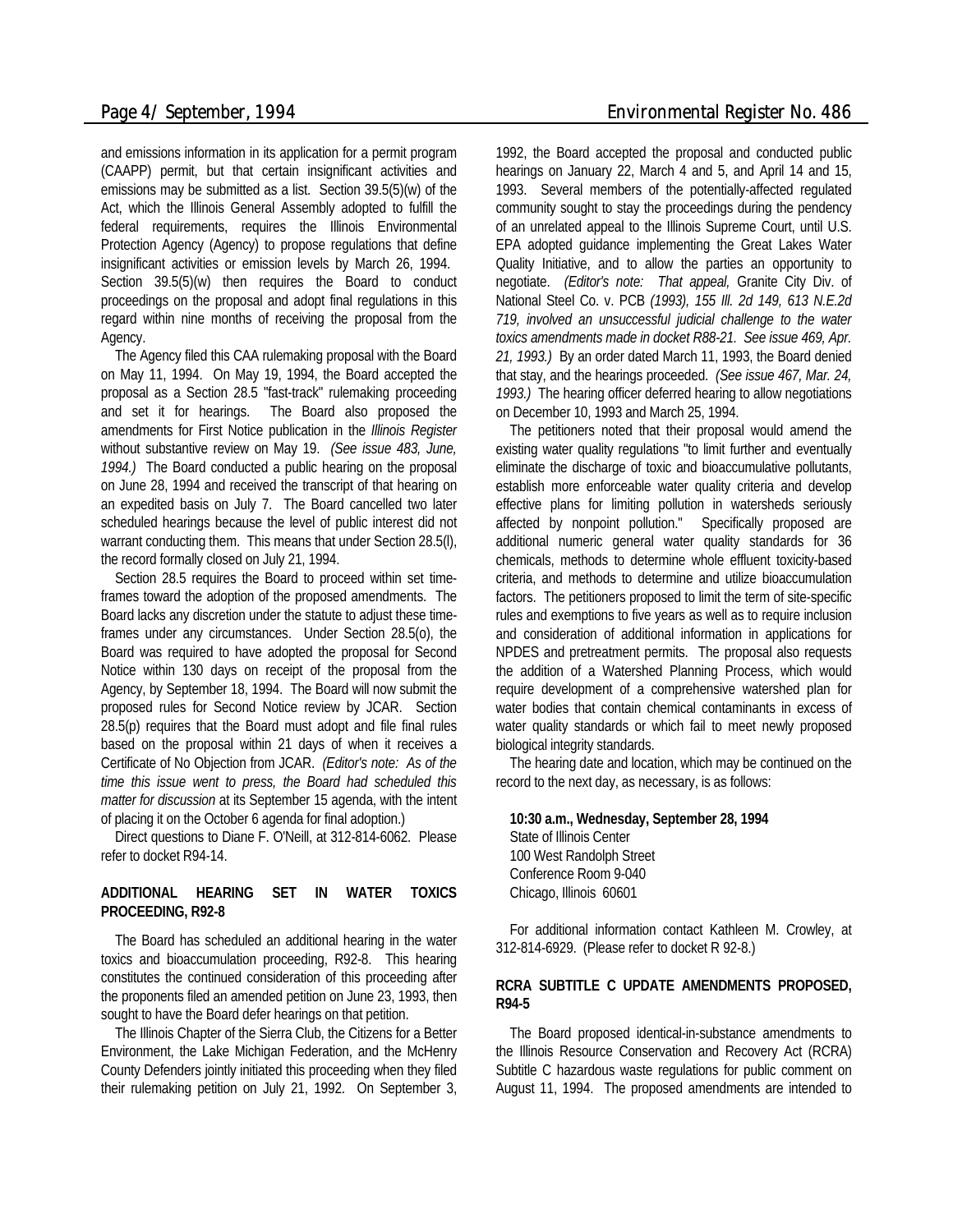include amendments to the federal RCRA Subtitle C regulations adopted by U.S. EPA during the period January 1 through June 30, 1994. During this period, U.S. EPA undertook a handful of major regulatory actions of interest. It determined not to regulate certain wood surface protection wastes as hazardous wastes and expanded the exemption from regulation for certain hazardous wastes used in conducting treatability studies. U.S. EPA also clarified aspects of the used oil regulations and responded to a U.S. Supreme Court remand that determined that certain municipal incinerator ash wastes must be managed under RCRA Subtitle C. The Board also used this opportunity to propose corrective amendments to the Illinois RCRA Subtitle C rules. The primary corrections relate to correcting a federal error in citation to its own Spill Control and Countermeasures regulations in various locations.

The Board will accept public comments on the proposed amendments for 45 days after Notices of Proposed Amendments appear in the *Illinois Register*. This identical-in-substance proceeding will not be subject to Second Notice review by the Joint Committee on Administrative Rules before the Board may adopt amendments based on the proposal. Direct questions to Michael J. McCambridge, at 312-814-6924. Please refer to docket R94-17.

#### **UIC UPDATE AMENDMENTS PROPOSED, R94-5**

The Board proposed identical-in-substance amendments to the Illinois underground injection control (UIC) regulations for public comment on August 11, 1994. The proposed amendments are intended to include amendments to the federal UIC regulations adopted by U.S. EPA during the period July 1 through December 31, 1993. During this period, U.S. EPA amended its rules to clarify the current requirements for wells authorized by rule, the financial responsibility obligations of parties to a well transfer, the criteria for demonstrating mechanical integrity through annulus pressure monitoring records, and the authority of the UIC program director to require information on any well. The Board also used this opportunity to propose a series of corrective amendments to the Illinois UIC rules. The first set of corrective amendments relates to references to federal regulations, and the second set relates to effective date references in the text and source notes.

The Board will accept public comments on the proposed amendments for 45 days after Notices of Proposed Amendments appear in the *Illinois Register*. This identical-in-substance proceeding will not be subject to Second Notice review by the Joint Committee on Administrative Rules before the Board may adopt amendments based on the proposal. Direct questions to Michael J. McCambridge, at 312-814-6924. Please refer to docket R94-5.

### *FOR YOUR INFORMATION*

**IEC TO HOLD 20TH ANNIVERSARY CONFERENCE IN SPRINGFIELD**

The Illinois Environmental Council (IEC) has announced that it will hold its 20th annual conference.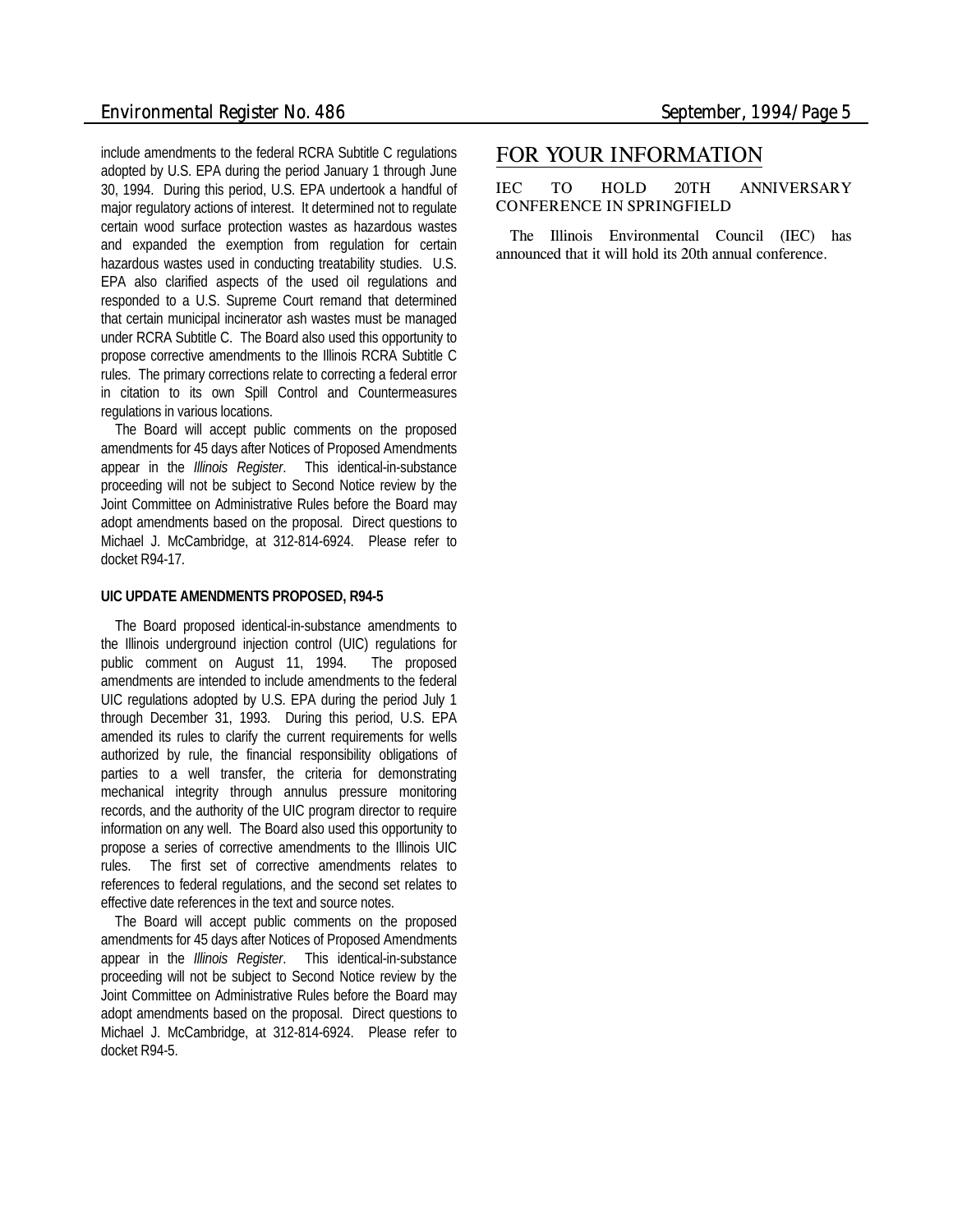The conference is scheduled to occur at 9:00 a.m., Saturday, October 15, 1994, at the State House (Capitol Building) in Springfield, in the House Chambers. The cost is \$40 for IEC members and \$45 for non-members. Direct questions to Mary Ann Becker, at 217-544-5954.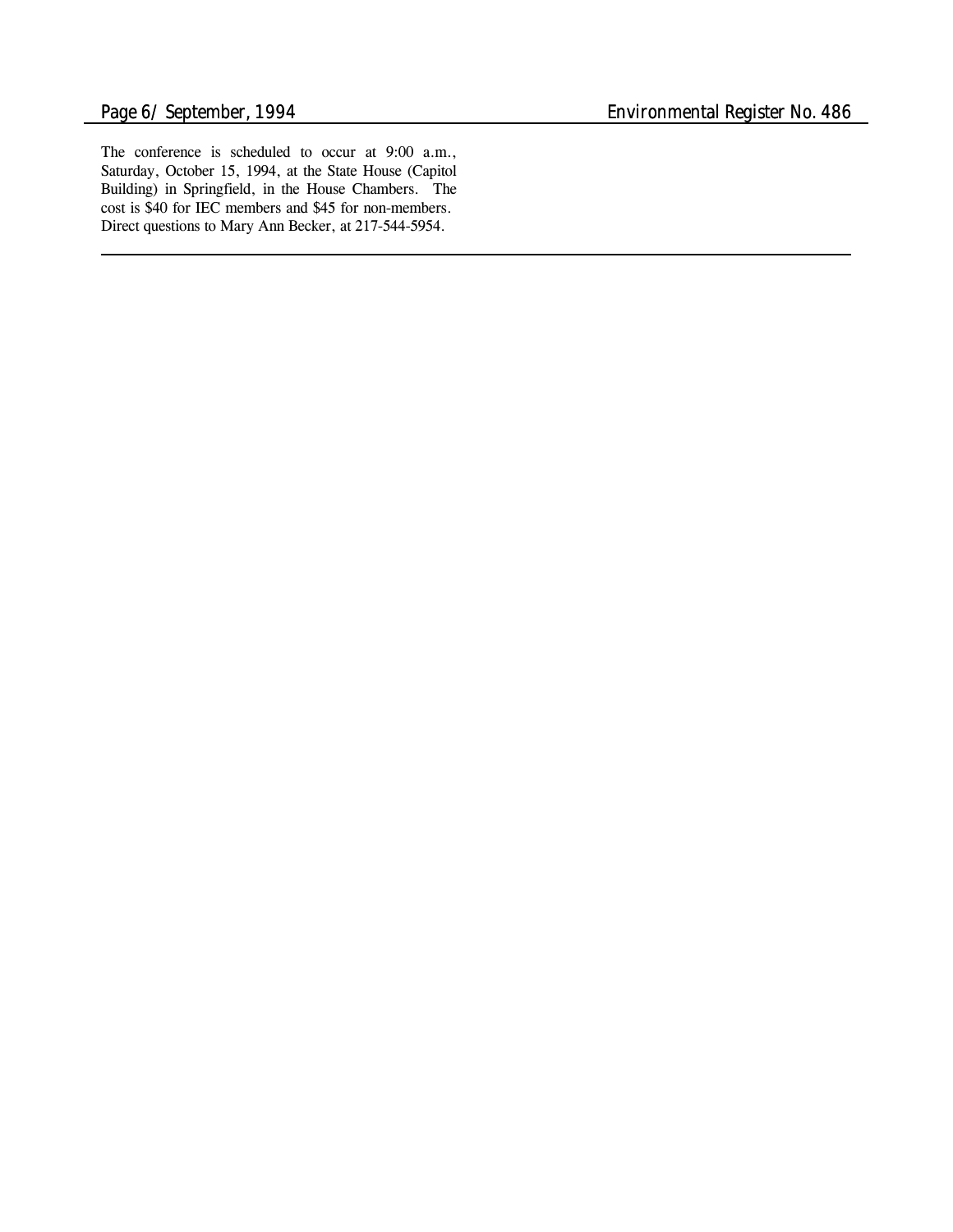# *FINAL ACTIONS - August 1, 1994 SPECIAL BOARD MEETING*

- 93-87 People of the State of Illinois v. South Holland Metal Finishing Company, Inc. - The Board accepted a stipulation and settlement agreement in this air enforcement action, ordered the Cook County respondent to pay a civil penalty of \$3,000.00, and ordered it to cease and desist from further violation.
- 94-180 People of the State of Illinois v. Great American Products, Inc. - The Board accepted a stipulation and settlement agreement in this air enforcement action, ordered the Cook County respondent to pay a civil penalty of \$10,000.00, and ordered it to cease and desist from further violation.
- 94-181 People of the State of Illinois v. Asbestos Control and Environmental Services Corp. - The Board accepted a stipulation and settlement agreement in this air enforcement action, ordered the DuPage County respondent to pay a civil penalty of \$3,000.00, and ordered it to cease and desist from further violation.
- 94-182 People of the State of Illinois v. Phil Molleck - The Board accepted a stipulation and settlement agreement in this air and land enforcement action, ordered the Peoria County respondent to pay a civil penalty of \$1,000.00, and ordered it to cease and desist from further violation.
- 94-183 People of the State of Illinois v. BFI Medical Waste Systems of Illinois, Inc. - The Board

accepted a stipulation and settlement agreement in this land enforcement action, ordered the Peoria County respondent to pay a civil penalty of \$20,000.00, and ordered it to cease and desist from further violation.

- 94-185 People of the State of Illinois v. Division Lead Limited Partnership - The Board accepted a stipulation and settlement agreement in this Emergency Planning and Community Right-to-Know Act (EPCRA) enforcement action, ordered the Cook County respondent to pay a civil penalty of \$2,400.00, and ordered it to cease and desist from further violation.
- 94-186 People of the State of Illinois v. Coleman Cable Systems, Inc. - The Board accepted a stipulation and settlement agreement in this Emergency Planning and Community Right-to-Know Act (EPCRA) enforcement action, ordered the Lake County respondent to pay a civil penalty of \$2,900.00, and ordered it to cease and desist from further violation.
- 94-188 People of the State of Illinois v. Vienna Sausage Manufacturing Company - The Board accepted a stipulation and settlement agreement in this Emergency Planning and Community Right-to-Know Act (EPCRA) enforcement action, ordered the Cook County respondent to pay a civil penalty of \$10,250.00, and ordered it to cease and desist from further violation.

# *NEW CASES - August 1, 1994 SPECIAL BOARD MEETING*

- 94-198 Caterpillar, Inc. (Mapleton Facility) v. IEPA - The Board held this land variance involving a facility in Peoria County for an Agency recommendation.
- 94-199 Citizens Utilities Company of Illinois v. IEPA - The Board accepted this NPDES permit appeal involving a Will County

facility for hearing.

- 94-200 Illinois Landfill, Inc. v. IEPA The Board held this land variance involving a Vermilion County facility for an Agency recommendation.
- 94-201 People of the State of Illinois v. Becker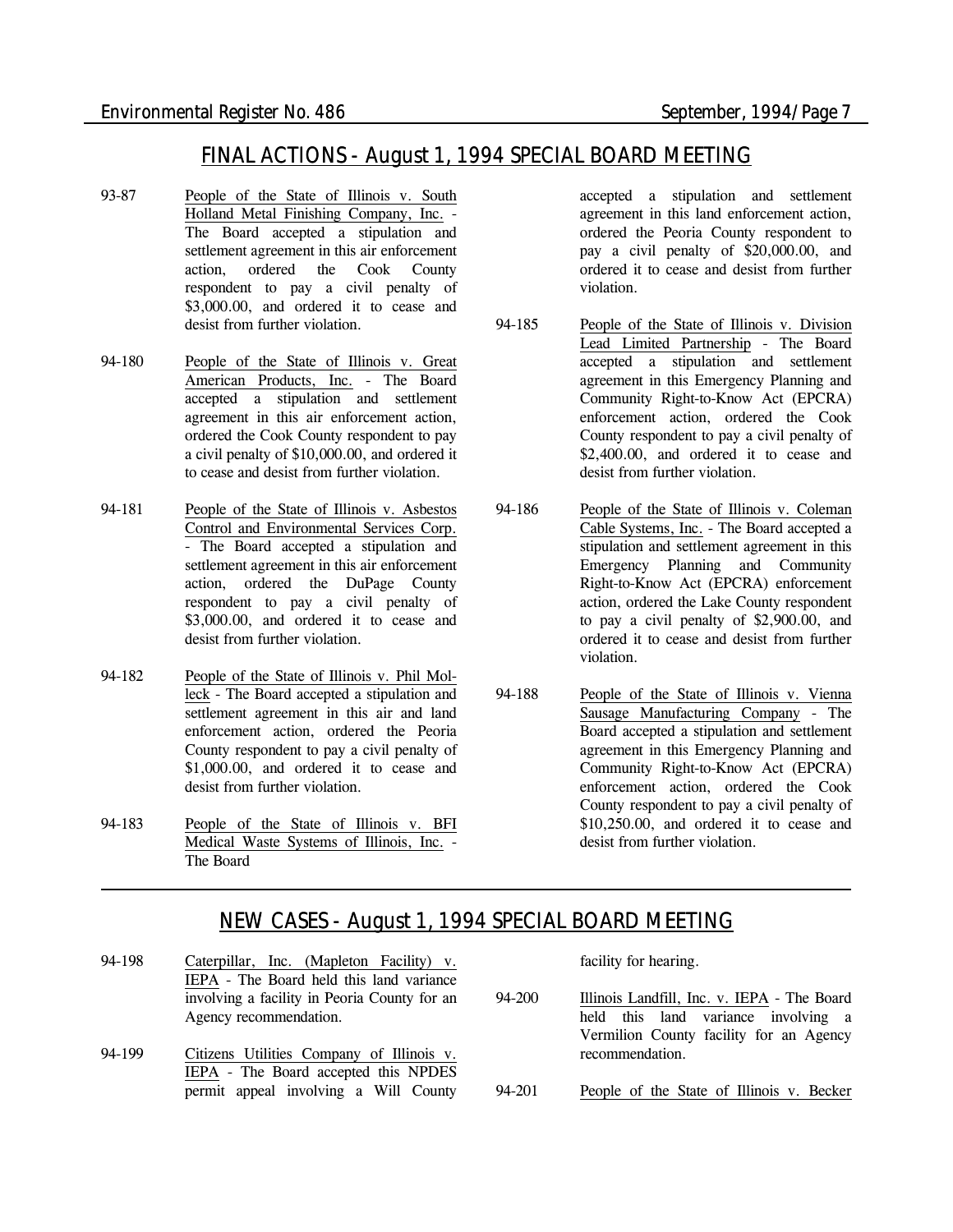Bros., Inc. and G. Raymond Becker, Jr. - The Board accepted this air enforcement action against a Peoria County facility for hearing.

94-202 People of the State of Illinois v. Summit Environmental Services, Inc. - The Board accepted this RCRA enforcement action

*Page 8/ September, 1994 Environmental Register No. 486*

against a Madison County facility.

94-203 Citizens Utilities Company of Illinois and the Village of Plainfield v. IEPA and the Village of Bolingbrook - The Board held this third party NPDES permit appeal involving a Will County facility.

# *FINAL ACTIONS - August 11, 1994 BOARD MEETING*

- 91-197 Cabot Corporation v. IEPA The Board granted voluntary withdrawal of this RCRA permit appeal involving a Douglas County facility.
- 92-143 Dietzgen Corporation v. IEPA The Board granted voluntary dismissal of this air variance involving a Cook County facility.
- 92-199 Twomey Company v. IEPA The Board granted voluntary dismissal of this underground storage tank reimbursement appeal involving a Warren County facility.
- 92-211 Safety-Kleen Corporation (Urbana Facility) v. IEPA - The Board granted voluntary withdrawal of this RCRA permit appeal involving a Champaign County facility.
- 93-46 St. Louis Auto Shredding v. IEPA The Board granted voluntary withdrawal of this land permit appeal involving a St. Clair County facility. *(Formerly consolidated with PCB 93-45, which is still pending.)*
- 93-255 Lindsay-Klein Chevrolet-Olds, Inc., d/b/a Chuck Lindsay Chevrolet-Olds, Inc. v. Office of the State Fire Marshal - The Board affirmed the OSFM's determination that the petitioner is ineligible to access the UST Fund in this underground storage tank reimbursement appeal involving a Whiteside County facility.
- 94-41 People of the State of Illinois v. Bob Evans Farms, Inc. - The Board accepted a stipulation and settlement agreement in this water enforcement action, ordered the Henry County respondent to pay a civil

penalty of \$25,000.00, and ordered it to cease and desist from further violation.

94-61 Produce Wagon, Inc. v. IEPA - The Board granted voluntary dismissal of this underground storage tank reimbursement appeal involving a Sangamon County facility.

- 94-72 Laidlaw Waste Systems (Madison), Inc. v.<br>IEPA The Board granted voluntary The Board granted voluntary dismissal of this land permit appeal involving a Madison County facility.
- 94-93 White Cap, Inc. v. IEPA The Board granted this Cook County facility a variance from certain of the volatile organic materials emissions air pollution control regulations subject to condition. *(This variance essentially extends the term of a variance granted April 22, 1993 in docket PCB 92-155, which expired April 22, 1994, until no later than April 22, 1996.)*
- 94-122 Thrall Car Manufacturing Co. v. IEPA The Board granted voluntary dismissal of this air permit appeal involving a Cook County facility.
- 94-126 Grayslake Feed Sales, Inc., Outdoor Power Equipment v. IEPA - The Board granted voluntary withdrawal of this underground storage tank reimbursement appeal involving a Lake County facility.
- 94-132 Village of Diamond v. IEPA The Board granted this Grundy County facility a fiveyear variance from public water supplies permit standards for issuance and restricted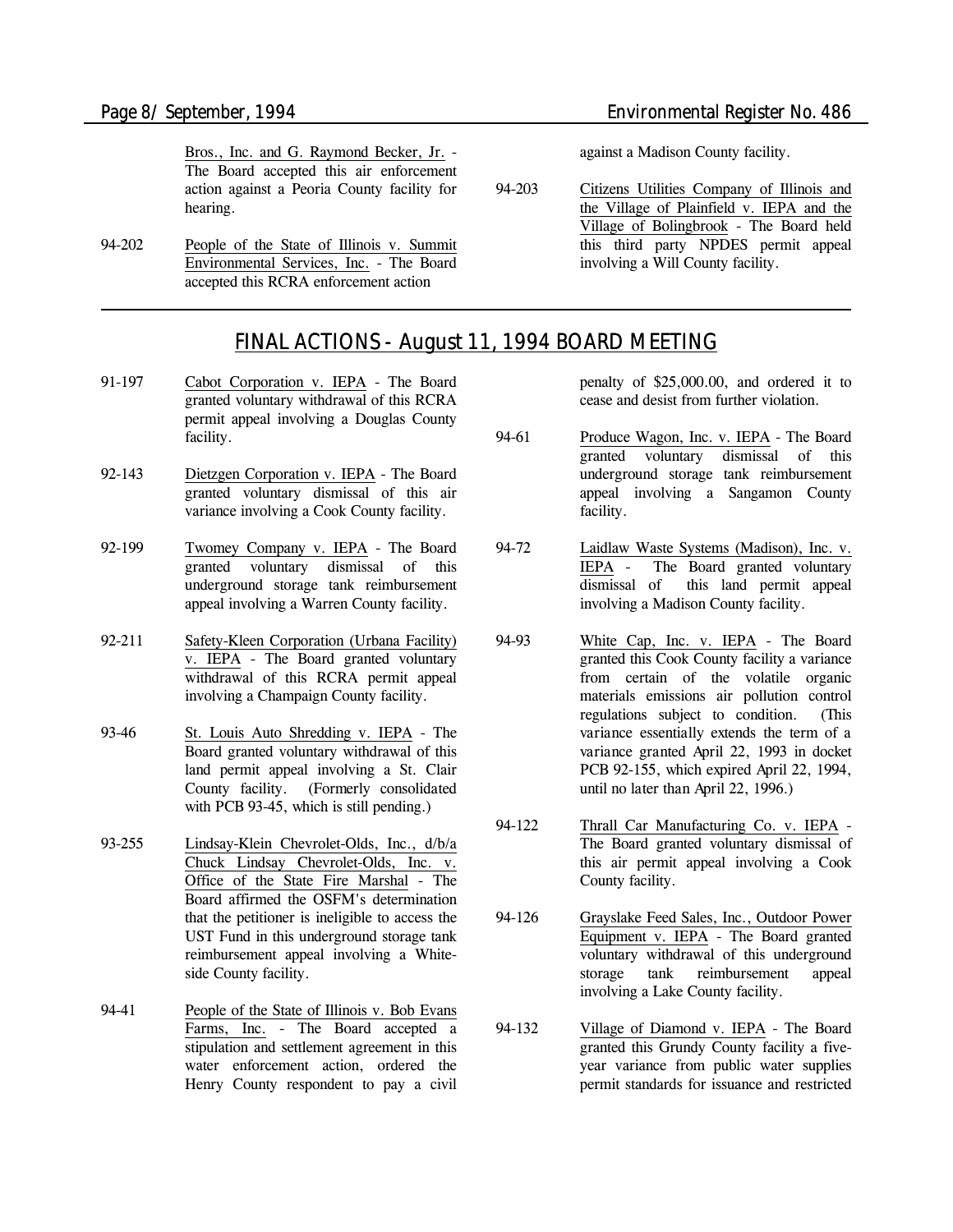status regulations, as they apply to the facility for exceedance of the drinking water standards for combined radium and gross alpha particle activity, subject to conditions.

- 94-139 J. M. Sweeney Co. v. IEPA The Board granted voluntary dismissal of this underground storage tank reimbursement appeal involving a Cook County facility.
- 94-156 Stepan Company (Millsdale Facility) v. IEPA - The Board granted voluntary dismissal of this NPDES permit appeal involving a Will County facility.
- 94-158 Macon County Landfill v. IEPA The Board granted this Macon County facility a twelve-month variance from the regulatory deadline for filing an application for significant landfill permit modification. Board Member M. McFawn concurred.
- 94-160 BTL Specialty Resins Corporation v. IEPA - The Board found no proper jurisdictional basis for this RCRA permit appeal involving a Cook County facility and granted involuntary dismissal.
- 94-161 Envirite Corporation, d/b/a County Environmental of Livingston v. IEPA - The Board granted this Livingston County facility a twelve-month variance from the regulatory deadline for filing applications for significant landfill permit modification. Board Member M. McFawn concurred.
- 94-168 Emro Marketing Company v. Office of the State Fire Marshal - The Board granted voluntary dismissal of this underground storage tank reimbursement appeal involving a Cook County facility.
- 94-187 People of the State of Illinois v. Hi Grade Alloy Corporation - The Board accepted a stipulation and settlement agreement in this Emergency Planning and Community Right-to-Know Act (EPCRA) enforcement action, ordered the Cook County respondent to pay a civil penalty of \$2,100.00, and ordered it to cease and desist from further violation. Board

Member J. Theodore Meyer concurred.

- 94-190 People of the State of Illinois v. Best Foam Fabricators - The Board accepted a stipulation and settlement agreement in this Emergency Planning and Community Right-to-Know Act (EPCRA) enforcement action, ordered the Cook County respondent to pay a civil penalty of \$2,550.00, and ordered it to cease and desist from further violation. Board Member J. Theodore Meyer concurred.
- 94-205 Russell Bacon v. IEPA The Board granted voluntary withdrawal of this underground storage tank reimbursement appeal involving a McLean County facility.
- 94-217 The Finishing Company v. IEPA Upon receipt of an Agency recommendation, the Board granted the petitioner a 30-day provisional variance from the 90-day limitation on accumulation of hazardous wastes at its Cook County facility.
- 94-218 City of Pekin v. IEPA Upon receipt of an Agency recommendation, the Board granted this Tazewell County facility a 45-day provisional variance from the biochemical oxygen demand (CBOD), suspended solids (TSS), and fecal coliform wastewater effluent requirements.
- 94-219 Metropolitan Water Reclamation District of Greater Chicago v. IEPA - Upon receipt of an Agency recommendation, the Board granted this Cook County facility a 45-day provisional variance from the wastewater effluent requirements.
- AC 94-35 County of Jackson v. James Qualls The Board entered a default order, finding the Jackson County respondent had violated Sections  $21(p)(1)$ ,  $21(p)(2)$ ,  $21(p)(3)$ ,  $21(p)(4)$ , and  $21(p)(5)$  of the Act and ordering him to pay a civil penalty of \$2,500.00.
- AC 94-36 Sangamon County v. Edward Combs The Board order entered a default order, finding that the Sangamon County respondent had violated Sections  $21(p)(1)$  and  $21(p)(3)$  of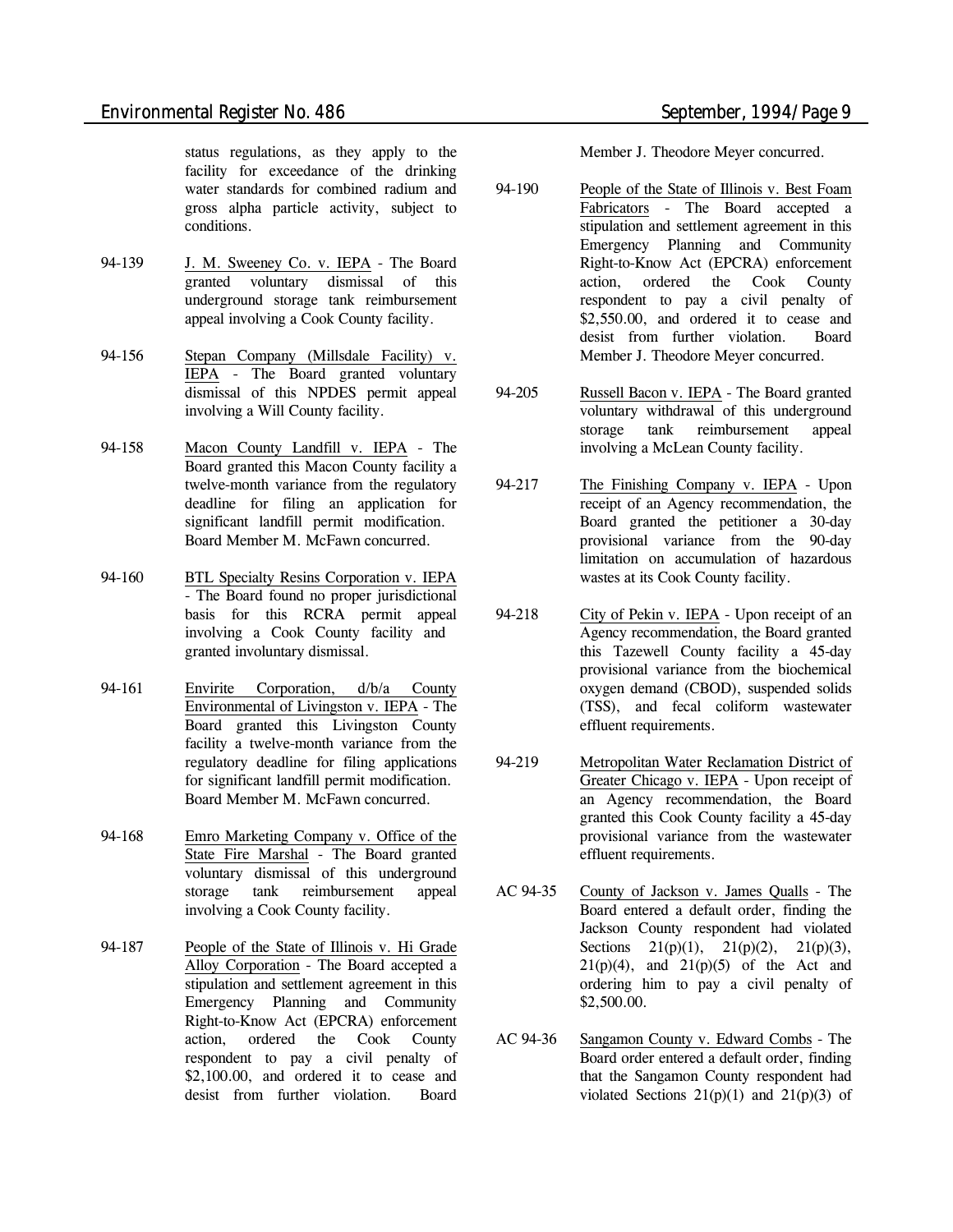the Act and ordering him to pay a civil penalty of \$1,000.00.

- AC 94-38 IEPA v. Ex-Tech Plastics, Inc. The Board granted voluntary dismissal of this administrative citation against a McHenry County respondent.
- AC 94-40 IEPA v. Atkinson Landfill Company The Board entered a default order, finding that the Henry County respondent had violated Sections  $21(0)(1)$ ,  $21(0)(2)$ ,  $21(0)(3)$ , 21(o)(5), 21(o)(9) and 21(o)(12) of the Act and ordering it to pay a civil penalty of \$3,000.00.
- AC 94-41 IEPA v. Gordon McCann and Larson Foundation - The Board accepted an agreed order, finding that the Logan County respondents had violated Section 21(p)(1) of the Act and ordering them to pay a civil penalty of \$500.00.
- AC 94-42 IEPA v. Wayne D. Alberts and Sharon J. Alberts - The Board entered a default order, finding that the Logan County respondents had violated Sections 21(0)(1)

and 21(o)(3) of the Act and ordering them to pay a civil penalty of \$1,000.00.

- AS 94-7 In the Matter: Petition of Rhône-Poulenc Basin Chemical Company and Thorn Creek Basin Sanitary District for an Adjusted Standard from 35 Ill. Adm. Code 302.201 and 304.105 - The Board granted the Cook County petitioners an adjusted standard, with conditions, from the total dissolved solids and sulfates water quality standards that would otherwise apply to certain segments of Thorn Creek.
- R91-23 In the Matter of: Marathon Oil Company Petition for Site-Specific Rule Change, 35 Ill. Adm. Code 303.323 - *See Rulemaking Update.*
- R93-27 In the Matter of: Groundwater Protection: Amendments to Groundwater Quality Standards, 35 Ill. Adm. Code 620 - *See Rulemaking Update.*

# *NEW CASES - August 11, 1994 BOARD MEETING*

- 94-204 Mary Lou Powell v. Mr. M. Ceisel and Laser Express Auto Bath - The Board held this citizen's noise enforcement action against a DuPage County facility for a frivolous and duplicitous determination.
- 94-205 Russell Bacon v. IEPA *See Final Actions.*
- 94-206 Comerica Bank-Illinois v. Office of the State Fire Marshal - The Board accepted this underground storage tank appeal involving a Cook County facility for hearing.
- 94-207 Wilmer Brockman, Jr. and First Midwest Bank/Illinois, as Trustee Under Trust No. 757 v. IEPA - The Board accepted this land permit appeal involving a LaSalle County facility for hearing.
- 94-208 A.E. Staley Manufacturing Company v. IEPA - The Board accepted this air permit appeal involving a Macon County facility for hearing.
- 94-209 Safety-Kleen Corporation (Caseyville Service Center) v. IEPA - The Board accepted this RCRA permit appeal involving a St. Clair County facility for hearing.
- 94-210 Violet Miksa, as authorized representative of Holiday Bakers v. Office of the State Fire Marshal - The Board accepted this underground storage tank appeal involving a Cook County facility for hearing.
- 94-211 City of Spring Valley v. IEPA The Board held this public water supply variance involving a Bureau County facility for an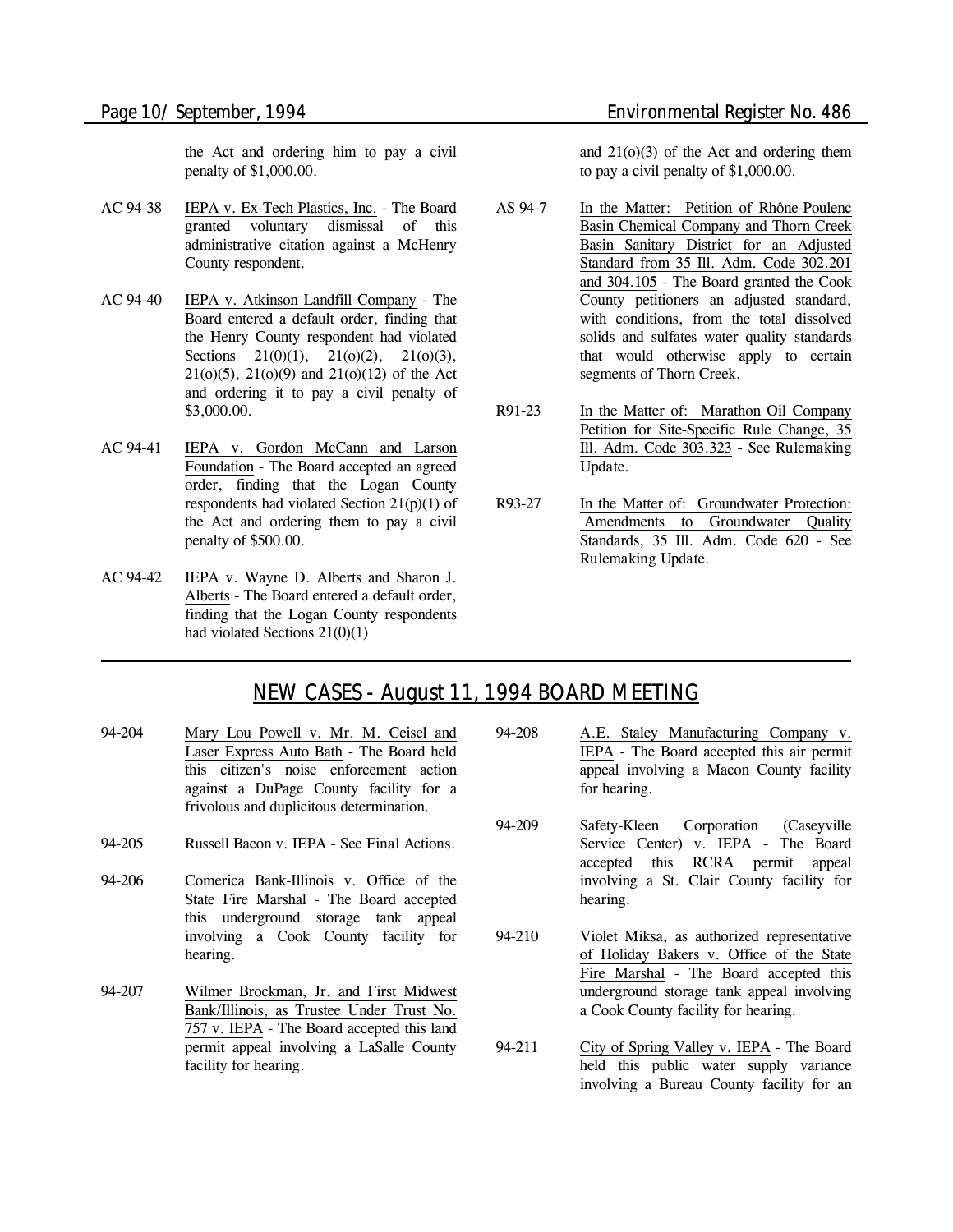Agency recommendation.

- 94-212 Waste Management of Illinois, Inc. v. IEPA - The Board held this land variance involving a Kane County facility for an Agency recommendation.
- 94-213 Wayne G. Busse and Wickersham & Associates, Inc. v. IEPA - The Board accepted this underground storage tank appeal involving a Cook County facility for hearing.
- 94-214 Amoco Oil Company v. IEPA The Board accepted this underground storage tank appeal involving a Will County facility for hearing.
- 94-215 Stroh Oil Company v. Office of the State Fire Marshal - The Board accepted this underground storage tank appeal involving a Menard County facility for hearing.
- 94-216 Amoco Oil Company v. IEPA The Board accepted this underground storage tank appeal involving a Kane County facility for hearing.
- 94-217 The Finishing Company v. IEPA *See Final Actions.*
- 94-218 City of Pekin v. IEPA *See Final Actions.*
- 94-219 Metropolitan Water Reclamation District of Greater Chicago v. IEPA - *See Final Actions.*
- AS 94-11 In the Matter of: Petition of Winnebago Reclamation Service, Inc. for an Adjusted Standard From 35 Ill. Adm. Code Part

811, Sections 811.710(c) and 811.713(c)(1) - The Board accepted this petition on behalf of a Winnebago County facility for an adjusted standard from certain of the landfill financial responsibility requirements for hearing.

- AS 94-12 In the Matter of: Petition of Waste Management of Illinois, Inc. for an Adjusted Standard from 35 Ill. Adm. Code Sections 807.665(b) and 811.714(b) - The Board accepted this petition on behalf of facilities in 14 counties for an adjusted standard from certain of the landfill financial responsibility requirements, and, having received a request, the Board set this matter for hearing.
- AS 94-13 In the Matter of: Petition of Browning-Ferris Industries of Illinois, Inc.; Browning-Ferris Industries of Iowa, Inc.; and Browning-Ferris Industries Modern Landfill, Inc. for an Adjusted Standard from 35 Ill. Adm. Code Section 811.714(b) - The Board accepted this petition on behalf of Lake, Ogle, Rock Island, St. Clair and Dupage County facilities for an adjusted standard from certain of the landfill financial responsibility requirements, and, having received a request, the Board set this matter for hearing.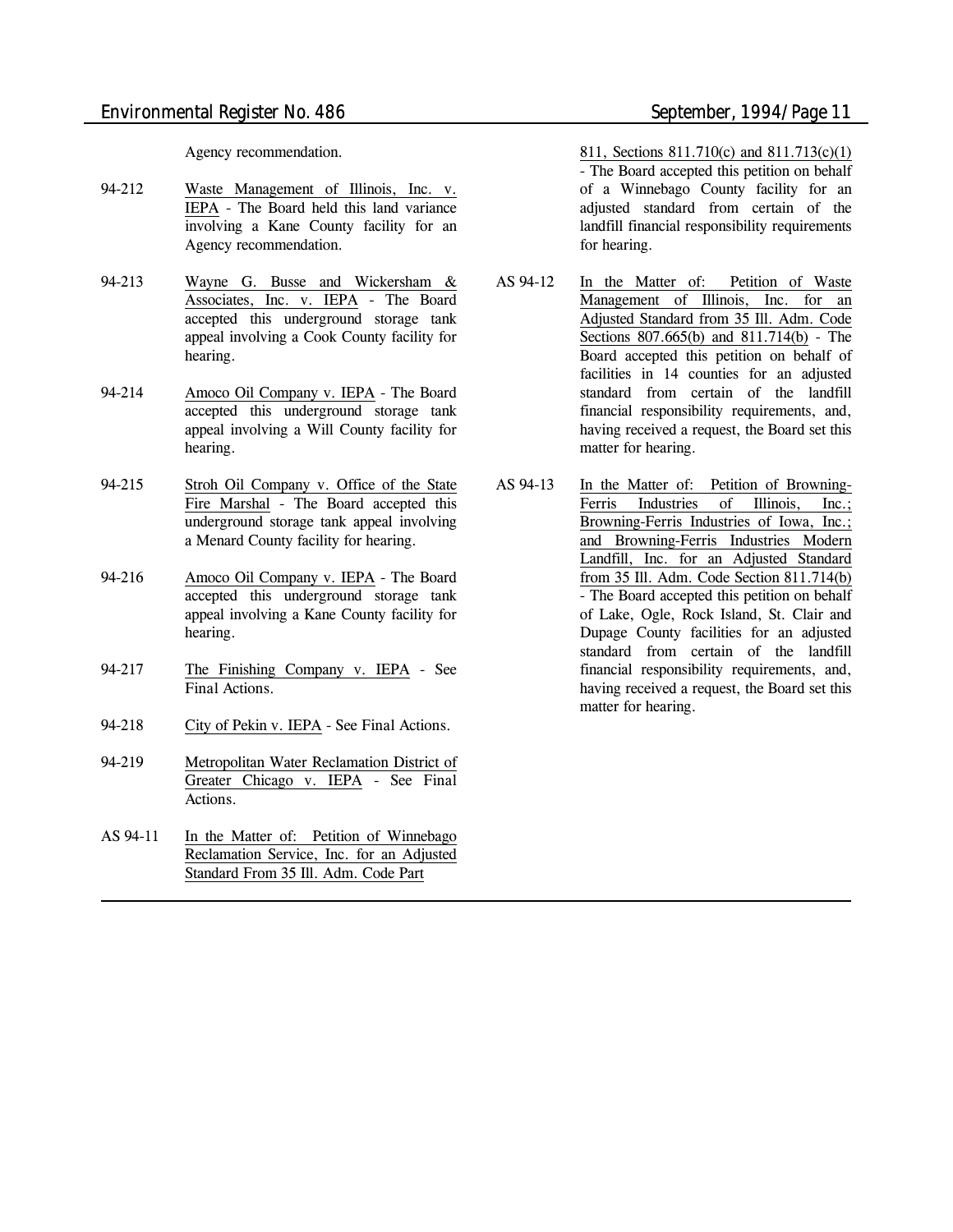# *CALENDAR OF HEARINGS*

All hearings held by the Board are open to the public. All Pollution Control Board Meetings (highlighted) are open to the public but public participation is generally not allowed. Times and locations are subject to cancellation and rescheduling without notice. Confirmation of hearing dates and times is available from the Clerk of the Board at 312- 814-6931.

| September 1<br>10:30 a.m.  |                              | Pollution Control Board Meeting, James R. Thompson Center, 100 W. Ran-<br>dolph St., Conference Room 9-040, Chicago                                                                                                 |
|----------------------------|------------------------------|---------------------------------------------------------------------------------------------------------------------------------------------------------------------------------------------------------------------|
| September 2<br>10:00 a.m.  | PCB 94-179<br>$L-S-R$        | Solvent Systems International v. Village fo Hampshire - Hampshire Village Hall,<br>Samuel Rowell Meeting Room, 234 South State Street, Hampshire.                                                                   |
| September 7<br>10:00 a.m.  | PCB 93-196<br>$A-V$          | TRW, Inc. v. EPA - Clark County Courthouse, County Board Room, Marshall.                                                                                                                                            |
| September 8<br>10:15 a.m.  | R94-19<br>R, Air             | In the Matter of: Enhanced Vehicle Inspection and Maintenance (I/M)<br>Regulations, 35 Ill. Adm. Code 240 (fast-track) - James R. Thompson Center,<br>100 West Randolph Street, Room 8-031, Chicago.                |
| September 8<br>10:00 a.m.  | R94-20<br>R, Air             | In the Matter of:<br>Enhanced Vehicle Inspection and Maintenance (I/M)<br>Regulations, 35 Ill. Adm. Code 240 (identical-in-substance) - James R.<br>Thompson Center, 100 West Randolph Street, Room 8-031, Chicago. |
| September 14<br>10:00 a.m. | PCB 94-177<br>L-V, RCRA      | Burlington Environmental, Inc. v. EPA - Columbia City Hall, City Council<br>Chambers, 208 Rapp Street, Columbia.                                                                                                    |
| September 15<br>10:30 a.m. |                              | Pollution Control Board Meeting, James R. Thompson Center, 100 W. Ran-<br>dolph St., Conference Room 9-040, Chicago                                                                                                 |
| September 19<br>10:00 a.m. | PCB 94-192<br><b>UST-FRD</b> | Christ Episcopal Church v. Office of the State Fire Marshall - Waukegan City<br>Hall, Upstairs Conference Room, 106 North Utica, Waukegan.                                                                          |
| September 28<br>10:30 a.m. | R 92-8<br>R, Water           | In the Matter of: Amendments to 35 Ill. Adm. Code Subtitle C (Water Toxics and<br>Bioaccumulation) - James R. Thompson Center, 100 West Randolph Street,<br>Room 9-040, Chicago.                                    |
| September 30<br>10:00 a.m. | PCB 94-150<br>A&N-E, Citiz.  | Angela M. White v. Terry & Billie Van Tine & Schneider Transport, Inc. - City<br>Council Chambers, 211 North Hamilton, Monticello.                                                                                  |
| October 4<br>1:00 p.m.     | AC 94-8<br>AC                | EPA v. Atkinson Landfill Company (Henry County Landfill #2) - E.M.A. office,<br>Henry County Jail, Cambridge.                                                                                                       |
| October 6<br>10:30 a.m.    |                              | Pollution Control Board Meeting, James R. Thompson Center, 100 W. Ran-<br>dolph St., Conference Room 9-040, Chicago                                                                                                 |
| October 7<br>10:00 a.m.    | R94-19<br>R, Air             | Enhanced Vehicle Inspection and Maintenance (I/M)<br>In the Matter of:<br>Regulations, 35 Ill. Adm. Code 240 (fast-track) - James R. Thompson Center,<br>100 West Randolph Street, Room 9-040, Chicago.             |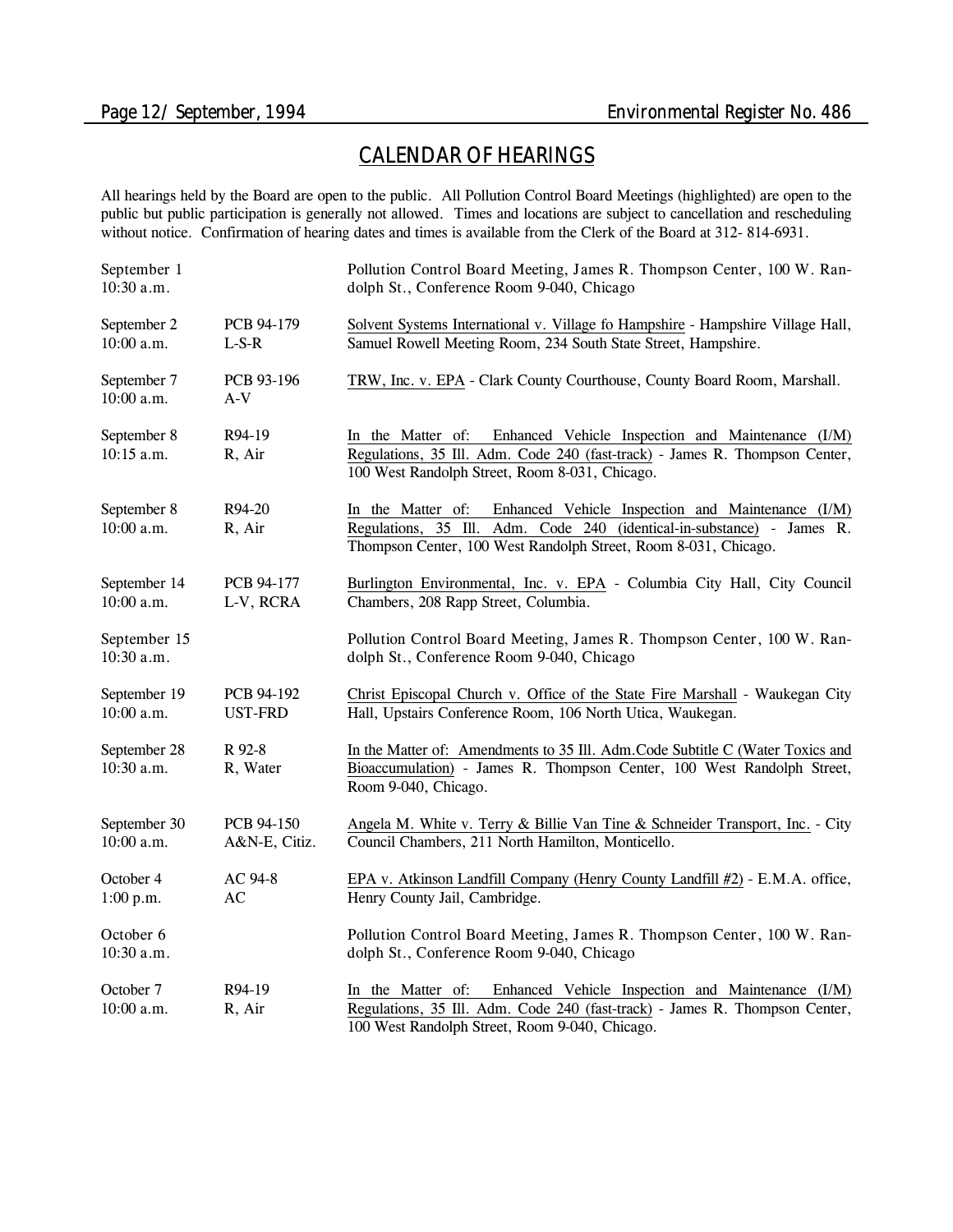# *Environmental Register No. 486 September, 1994/Page 13*

| October 12<br>9:00 a.m.  | PCB 94-127<br>$L-E$                  | People of the State of Illinois v. James Lee Watts, individually and d/b/a Watts<br>Trucking Service, Inc., and ESG Watts, Inc. - Illinois Pollution Control Board,<br>Suite 402, 600 South Second Street, Springfield.                    |  |
|--------------------------|--------------------------------------|--------------------------------------------------------------------------------------------------------------------------------------------------------------------------------------------------------------------------------------------|--|
| October 12<br>10:00 a.m. | PCB 94-207<br>P-A, Land              | Wilmer Brockman, Jr. and First Midwest Bank/Illinois, as Trustee under Trust<br>No. 757 v. EPA - Sheriff's Training Room, 707 Aetna Road, Ottawa.                                                                                          |  |
| October 13<br>10:00 a.m. | <b>PCB 94-74</b><br>$A-E$            | People of the State of Illinois v. Glen Fearneyhough, d/b/a Beardstown Lumber<br>& Ready Mix - Beardstown City Hall, Courtroom, 101 West 3rd Street,<br>Beardstown.                                                                        |  |
| October 13<br>10:00 a.m. | PCB 94-208<br>P-A, Air               | A.E. Staley Manufacturing Co. v. EPA - Decatur Civic Center, Third Floor,<br>Small Conference Room, 1 Gary K. Anderson Plaza, Decatur.                                                                                                     |  |
| October 14<br>9:30 a.m.  | AS 94-11<br>Land                     | In the Matter of: Petition of Winnebago Reclamation Service, Inc. for an<br>Adjusted Standard from 35 Ill. Adm. Code 811.710(c) and 811.713(c)(1) -<br>County Boardroom, 400 West State Street, Rockford.                                  |  |
| October 19<br>10:00 a.m. | <b>PCB 94-98</b><br>$L-S-R$ , 3d $P$ | Beardstown Area Concerned Citizens for a Better Environment v. City of<br>Beardstown and Southwest Energy Corp. - Elk's Club, 205 East Second Street,<br>Beardstown.                                                                       |  |
| October 20<br>10:30 a.m. |                                      | Pollution Control Board Meeting, James R. Thompson Center, 100 W. Ran-<br>dolph St., Conference Room 9-040, Chicago                                                                                                                        |  |
| October 20<br>10:30 a.m. | PCB 94-134<br>A&W-E                  | People of the State of Illinois v. Bakley Construction Corp. - McHenry County<br>Government Center, Room B358, 2200 North Seminary, Woodstock.                                                                                             |  |
| October 21<br>10:00 a.m. | R94-19<br>R, Air                     | In the Matter of: Enhanced Vehicle Inspection and Maintenance (I/M)<br>Regulations, 35 Ill. Adm. Code 240 (fast-track) - James R. Thompson Center,<br>100 West Randolph Street, Room 9-040, Chicago.                                       |  |
| October 25<br>10:00 a.m. | AS 94-12<br>Land                     | In the Matter of: Petition of Waste Management of Illinois, Inc. for an Adjusted<br>Standard from 35 Ill. Adm. Code 807.665(b) and 811.714(b) - Christian County<br>Courthouse, Board Room, 2nd Floor, 101 North Main Street, Taylorville. |  |
| October 25<br>1:00 p.m.  | PCB 94-146<br>N-E, Citiz.            | Dorothy L. Hoffman v. City of Columbia - Columbia City Hall, City Council<br>Room, 208 South Rapp, Columbia.                                                                                                                               |  |
| October 28<br>10:00 a.m. | PCB 94-26<br>P-A, Air                | Marathon Oil Company v. EPA - Robinson Library, 606 North Jefferson,<br>Robinson.                                                                                                                                                          |  |
| October 28<br>10:00 a.m. | PCB 94-27<br>$A-V$                   | Marathon Oil Company v. EPA - Robinson Library, 606 North Jefferson,<br>Robinson.                                                                                                                                                          |  |
| November 3<br>10:30 a.m. |                                      | Pollution Control Board Meeting, James R. Thompson Center, 100 W. Ran-<br>dolph St., Conference Room 9-040, Chicago                                                                                                                        |  |
| November 9<br>9:30 a.m.  | PCB 94-205<br>P-A, RCRA              | Safety-Kleen Corporation (Dolton Recycling Center) v. EPA - James R.<br>Thompson Center, 100 West Randolph Street, Room 11-500, Chicago.                                                                                                   |  |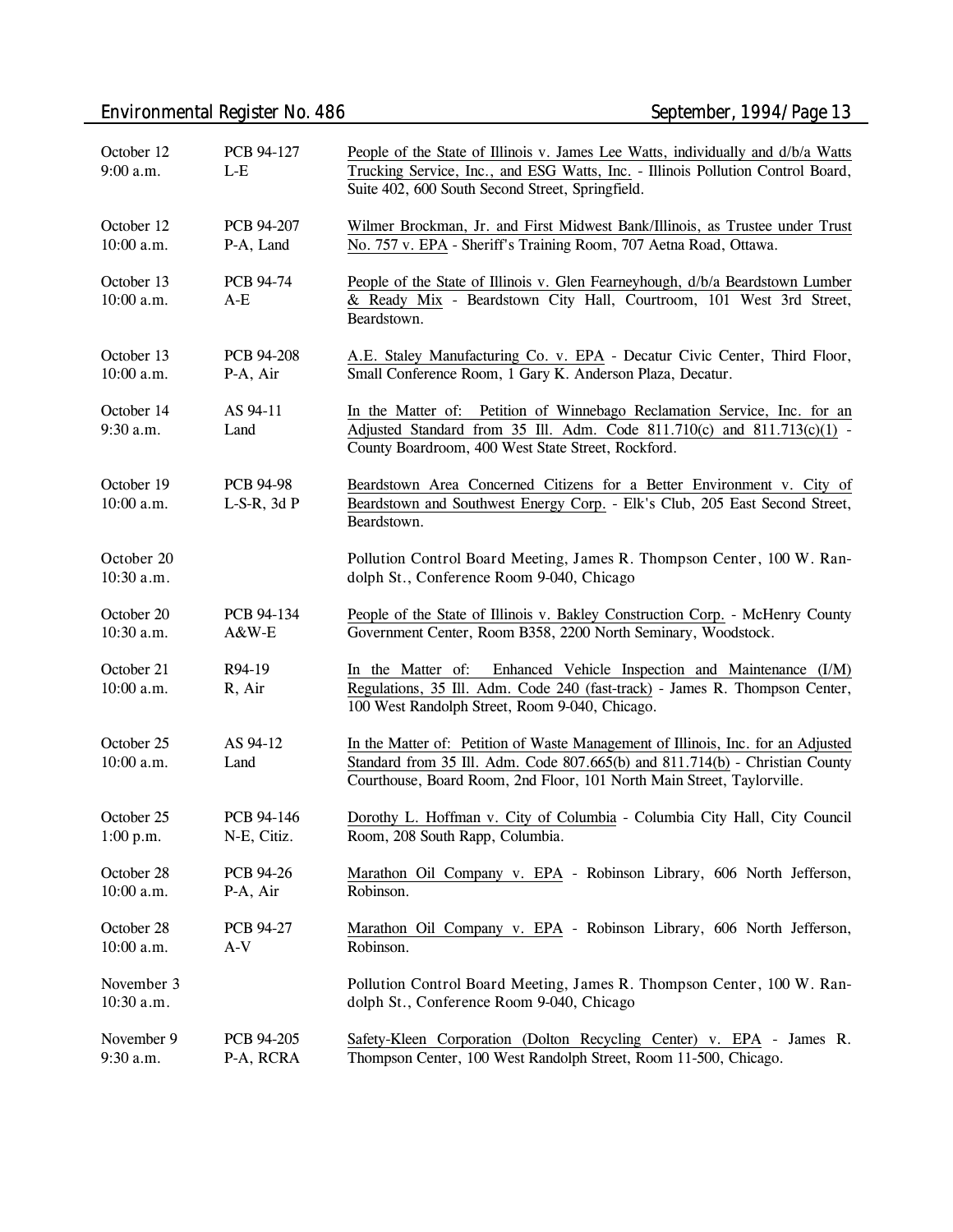| November 15<br>10:00 a.m.   | AS 91-13<br>Water        | In the Matter of: Petition of the City of Rock Island for an Adjusted Standard<br>from 35 Ill. Adm. Code 304 - Rock Island City Hall, Council Chambers, 1528<br>Third Avenue, Rock Island. |
|-----------------------------|--------------------------|--------------------------------------------------------------------------------------------------------------------------------------------------------------------------------------------|
| November 16<br>9:30 a.m.    | AS 91-13<br>Water        | In the Matter of: Petition of the City of Rock Island for an Adjusted Standard<br>from 35 Ill. Adm. Code 304 - Rock Island City Hall, Council Chambers, 1528<br>Third Avenue, Rock Island. |
| November 17<br>9:00 a.m.    | PCB 94-176<br>P-A, Land  | ESG Watts, Inc. (Sangamon Valley Landfill) v. EPA - Springfield Municipal<br>Building, City Council Chambers, Third Floor, 7th and Monroe Streets,<br>Springfield.                         |
| November 18<br>$9:00$ a.m.  | PCB 94-176<br>P-A, Land  | ESG Watts, Inc. (Sangamon Valley Landfill) v. EPA - Springfield Municipal<br>Building, City Council Chambers, Third Floor, 7th and Monroe Streets,<br>Springfield.                         |
| December 1<br>10:30 a.m.    |                          | Pollution Control Board Meeting, James R. Thompson Center, 100 W. Ran-<br>dolph St., Conference Room 9-040, Chicago                                                                        |
| December 12<br>10:00 a.m.   | PCB 94-191<br>P-A, NPDES | Arco Products Company, a Division of Atlantic Richfield Company v. EPA -<br>James R. Thompson Center, Suite 11-500, 100 West Randolph Street, Chicago.                                     |
| December 15<br>$10:30$ a.m. |                          | Pollution Control Board Meeting, James R. Thompson Center, 100 W. Ran-<br>dolph St., Conference Room 9-040, Chicago                                                                        |
| January 12<br>$10:30$ a.m.  |                          | Pollution Control Board Meeting, James R. Thompson Center, 100 W. Ran-<br>dolph St., Conference Room 9-040, Chicago                                                                        |
| February 16<br>10:30 a.m.   |                          | Pollution Control Board Meeting, James R. Thompson Center, 100 W. Ran-<br>dolph St., Conference Room 9-040, Chicago                                                                        |
| March 16<br>10:30 a.m.      |                          | Pollution Control Board Meeting, James R. Thompson Center, 100 W. Ran-<br>dolph St., Conference Room 9-040, Chicago                                                                        |
| April 20<br>10:30 a.m.      |                          | Pollution Control Board Meeting, James R. Thompson Center, 100 W. Ran-<br>dolph St., Conference Room 9-040, Chicago                                                                        |
| May 18<br>10:30 a.m.        |                          | Pollution Control Board Meeting, James R. Thompson Center, 100 W. Ran-<br>dolph St., Conference Room 9-040, Chicago                                                                        |
| June 15<br>10:30 a.m.       |                          | Pollution Control Board Meeting, James R. Thompson Center, 100 W. Ran-<br>dolph St., Conference Room 9-040, Chicago                                                                        |

### **Calendar Code**

| 3dP     | Third Party Action                | A-CAdministrative Citation                       |
|---------|-----------------------------------|--------------------------------------------------|
| $A-E$   | Air Enforcement                   | A&N-EAir and Noise Enforcement                   |
| $A-S$   | <b>Adjusted Standard</b>          | A-VAir Variance                                  |
| $A&W-E$ | Air and Water Enforcement         | Citiz.Citizens' Action                           |
| CSO     | Combined Sewer Overflow Exception | EPCRA-EEmergency Planning and Community Right to |
|         |                                   | Know Act Enforcement                             |
| GW      | Groundwater                       | <b>HW DelistRCRA Hazardous Waste Delisting</b>   |
|         |                                   |                                                  |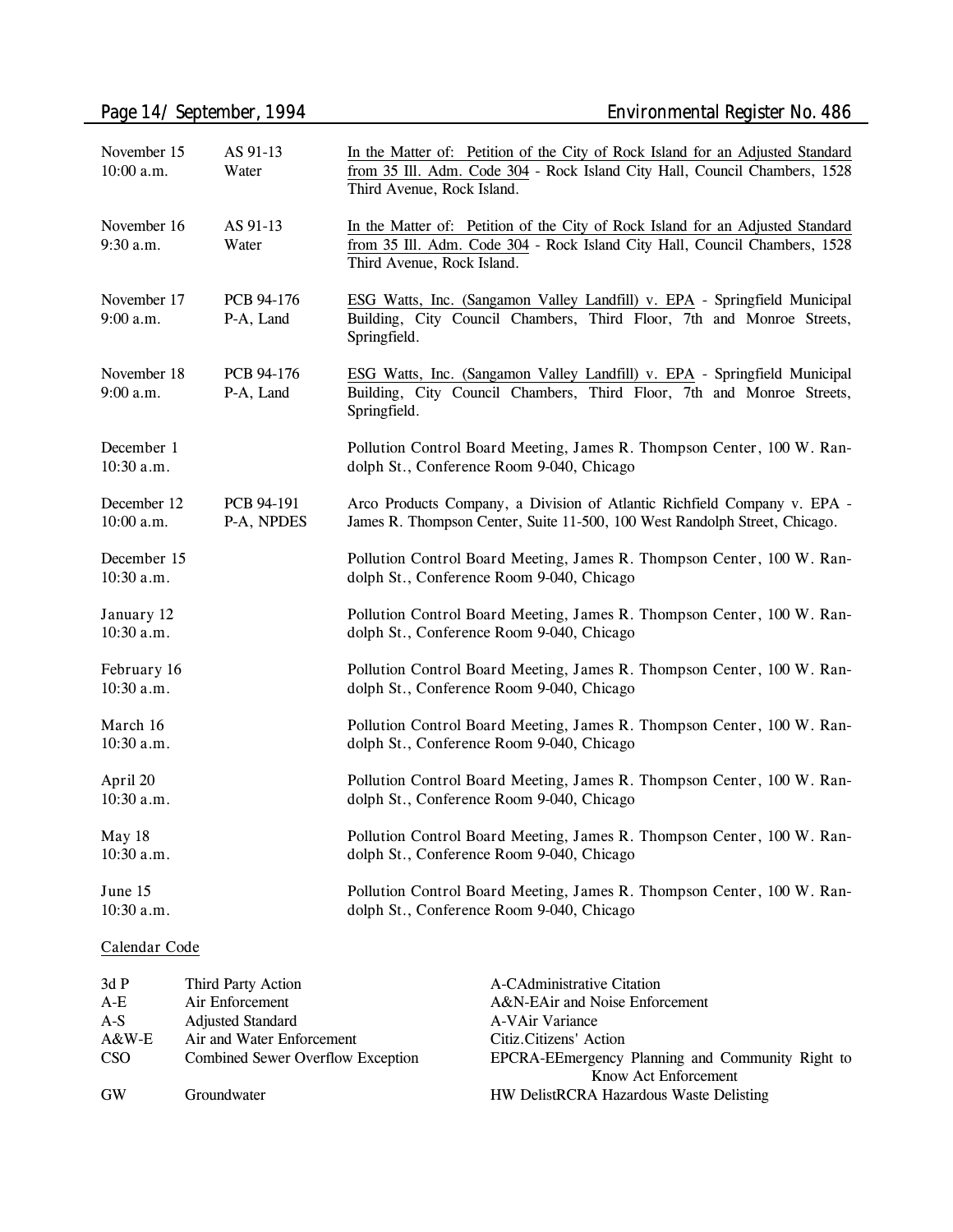# *Environmental Register No. 486 September, 1994/Page 15*

| L-E           | Land Enforcement                                              | L-S-RLandfill Siting Review                                                              |
|---------------|---------------------------------------------------------------|------------------------------------------------------------------------------------------|
| $L-V$         | Land Variance                                                 | N-ENoise Enforcement                                                                     |
| $N-V$         | Noise Variance                                                | P-APermit Appeal                                                                         |
| <b>PWS-E</b>  | <b>Public Water Supply Enforcement</b>                        | <b>PWS-VPublic Water Supply Variance</b>                                                 |
| R             | <b>Regulatory Proceeding</b>                                  | RCRAResource Conservation<br>Act<br>Recovery<br>and<br>proceeding (hazardous waste only) |
| <b>RCRA-E</b> | <b>RCRA</b> Enforcement                                       | <b>RCRA-VRCRA Variance</b>                                                               |
| $S_{02}$      | S02 Alternative Standards (35 ILL. ADM.<br>CODE $302.211(f))$ | <b>SWH-ESpecial Waste Hauling Enforcement</b>                                            |
| SWH-V         | Special Waste Hauling Variance                                | <b>TThermal Demonstration Rule</b>                                                       |
| T-C           | <b>Tax Certifications</b>                                     | <b>T-STrade Secrets</b>                                                                  |
| UST-E         | <b>Underground Storage Tank Enforcement</b>                   | UST-FRDUnderground Storage Tank Fund Reimburse-<br>ment Determination                    |
| $W-E$         | Water Enforcement                                             | W-VWater Variance                                                                        |
| <b>WWSE</b>   | Water-Well Setback Exception                                  |                                                                                          |